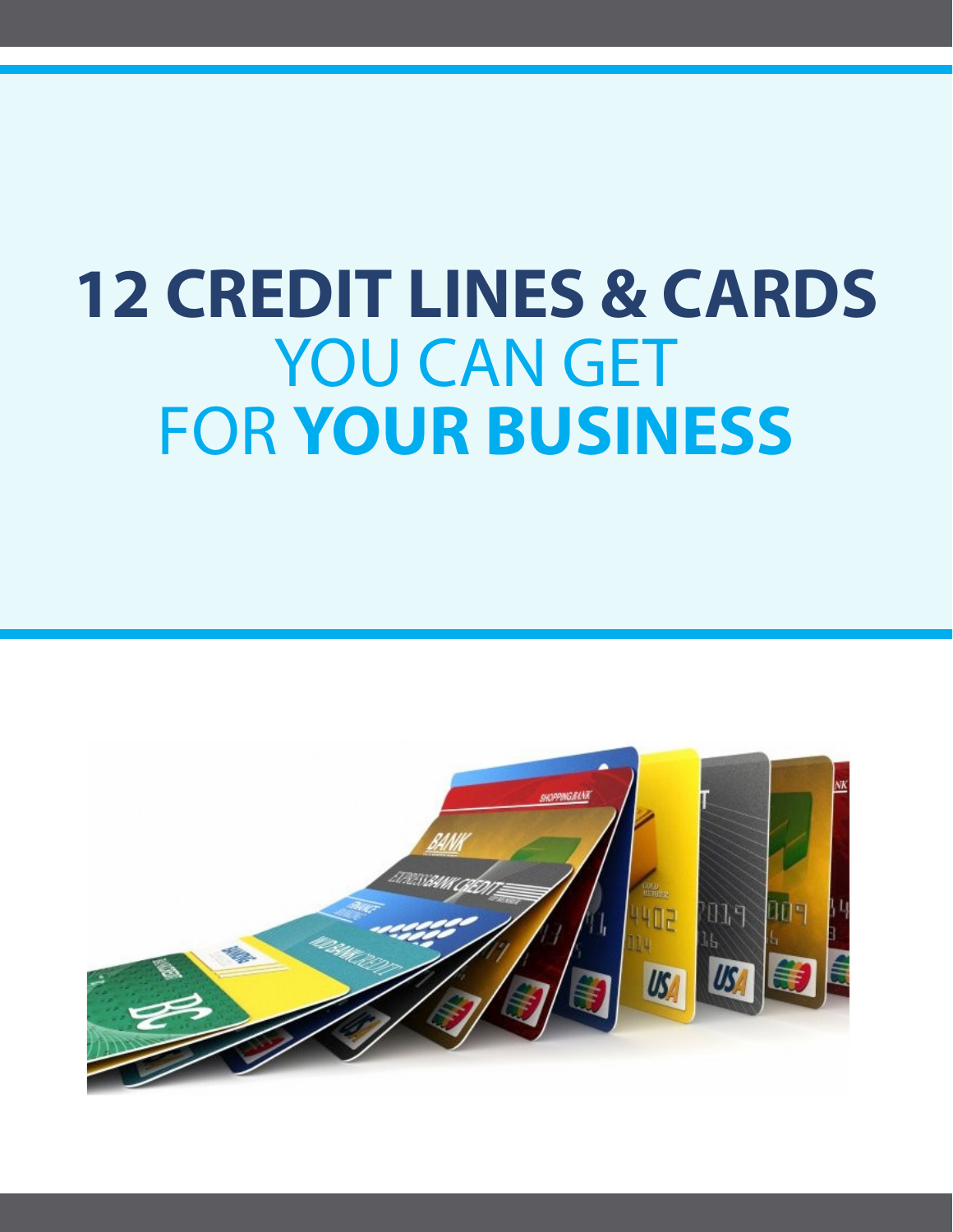# **12 Credit Lines and Cards You Can Get for Your Business**

A **credit line, or line of credit** (LOC), is an agreement between a financial institution or private investor that establishes a maximum loan balance that a borrower can access.

A borrower can access funds from their line of credit anytime, as long as they don't exceed the maximum set in the agreement, and as long as they meet any other requirements of the finance institution or investor such as making timely payments.



Credit lines provide many unique advantages to borrowers including **flexibility**. Borrowers can use their line of credit and

only pay interest on what they use, unlike loans where they pay interest on the full amount borrowed. Credit lines can be **re-used**, so as you acquire a balance and pay that balance off, you can use that available credit again, and again.

Credit lines are **revolving** accounts similar to credit cards, and contrast other forms of financing such as installment loans. In many cases, lines of credit are unsecured, much the same as credit cards are. There are some credit lines that are secured, and therefore easier to qualify for

Credit lines are the most commonly requested loan type in the business world even though they are very popular, true credit lines are rare, and hard to find. Many are also very tough to qualify for requiring good credit, good time in business, and good financials. But there are other credit cards and lines that few know about that are available for startups, bad credit, and even if you have no financials.

Most credit line types that most business owners think of come from conventional banks and conventional banks use **SBA loans** as their primary loan product for small business owners. This is because SBA insures as much as **90%** of the loan in the case of default. These credit lines are the hardest to qualify for because you must qualify with SBA and the bank.

## **SBA Express and CapLines**

There are two main types of SBA loans you can typically secure. One type is called **CAPLines.** There are actually **5** types of CAPLines that can work for your business.

You can also secure a lower loan amount faster using the **SBA Express** program. Most of these programs offer BOTH loans and revolving lines of credit. From SBA… *"CAPLines is the umbrella program under which SBA helps business owners meet short-term and cyclical working capital needs".* Loan amounts are available up to **\$5 million.** Loan qualification requirements are the same as with other SBA programs.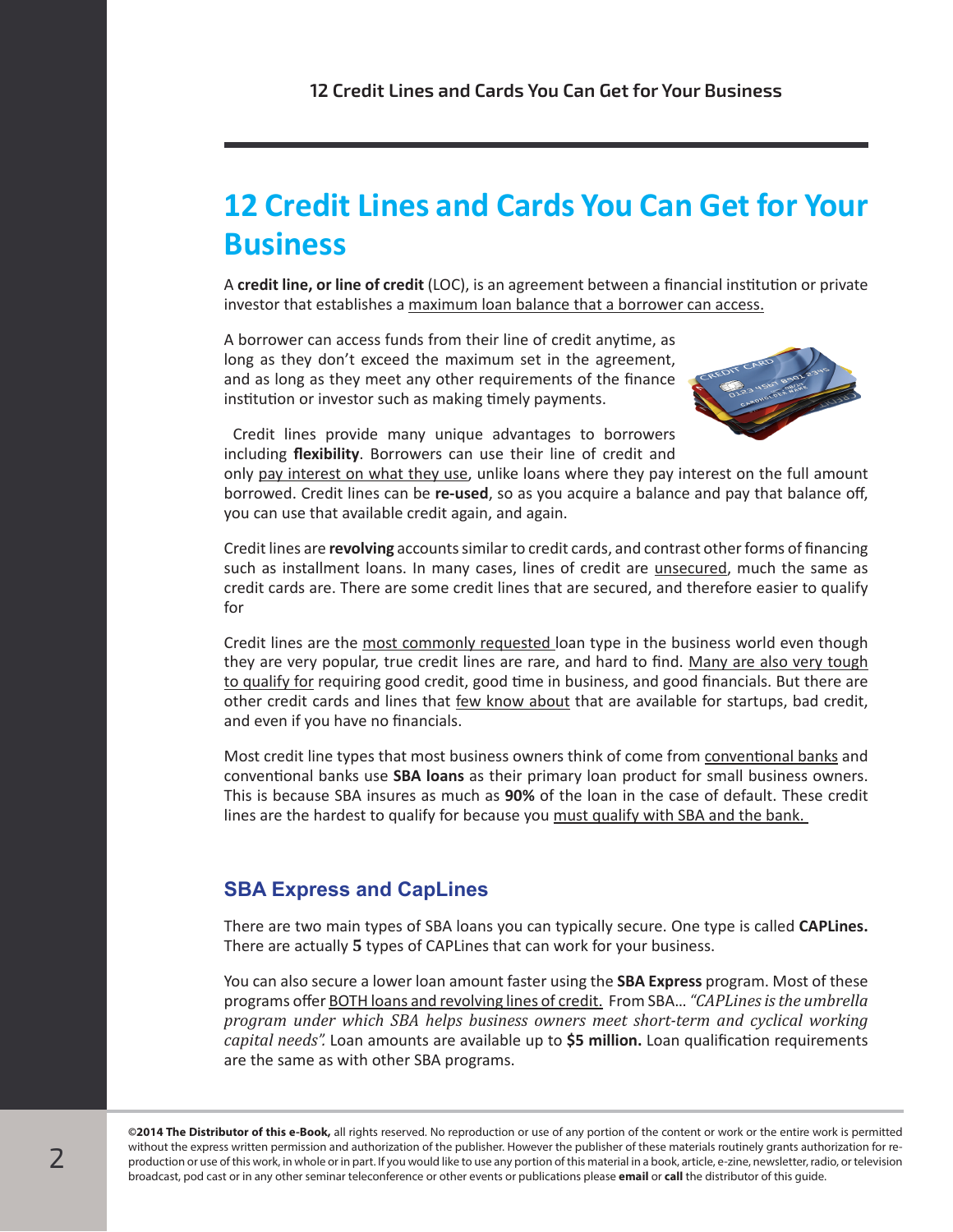Seasonal Line- Advances against anticipated **inventory and accounts receivables.** Designed to help seasonal businesses. Loan or revolving are available. Contract Line- Finances the **direct labor and material cost** associated with performing assignable contracts. Loan or revolving are available.

Builders Line- Designed for **general contractors or builders** constructing or renovating commercial or residential buildings. Used to finance direct labor-and material costs, where the **building project serves as the collateral.** Loan or revolving are available.

Standard Asset-Based Line- For businesses **unable to meet credit standards associated with long-term credit.** Financing for cyclical growth, recurring and/or short-term needs. Repayment comes from **converting short-term assets into cash**. Businesses continually draw from the LOC, based on existing assets, and repay as their cash cycle dictates. This line **generally is used by businesses that provide credit** to other businesses.

Small Asset-Based Line- Asset-based revolving line of credit of **up to \$200,000.** This line has It operates like a standard asset-based line except that some of the stricter servicing requirements are waived, providing the business can consistently show repayment ability from cash flow for the full amount.

The SBA Express program offers access to a credit line for well-qualified borrowers

You can get approved for up to **\$350,000.** Interest rates vary, with SBA allowing banks to charge as much as 6.5% over their base rate**.** Loans over \$25,000 will require collateral.

## *SBA Approval Requirements*

To get approved you'll need **good personal and business credit…** SBA states you should not have any "blemishes" on your report. **Good bank credit…** An acceptable bank score requires you have at least \$10,000 in your account over the last 90 days. You'll also need a resume showing you have industry experience and a well put together **business plan. 3** years of business and personal tax returns… your business returns should show a profit. And, you'll



need a current balance sheet and income statement... showing you have the funds to repay the loan.

To get approved you'll need verification of your account receivables… if you have them. **Collateral** to offset the risk… usually all business assets will be taken as collateral, and some personal assets including your home. It's not uncommon to need collateral equal to **50%** or more of the loan amount. You also need articles of incorporation, business licenses, contracts with all 3<sup>rd</sup> parties and lease.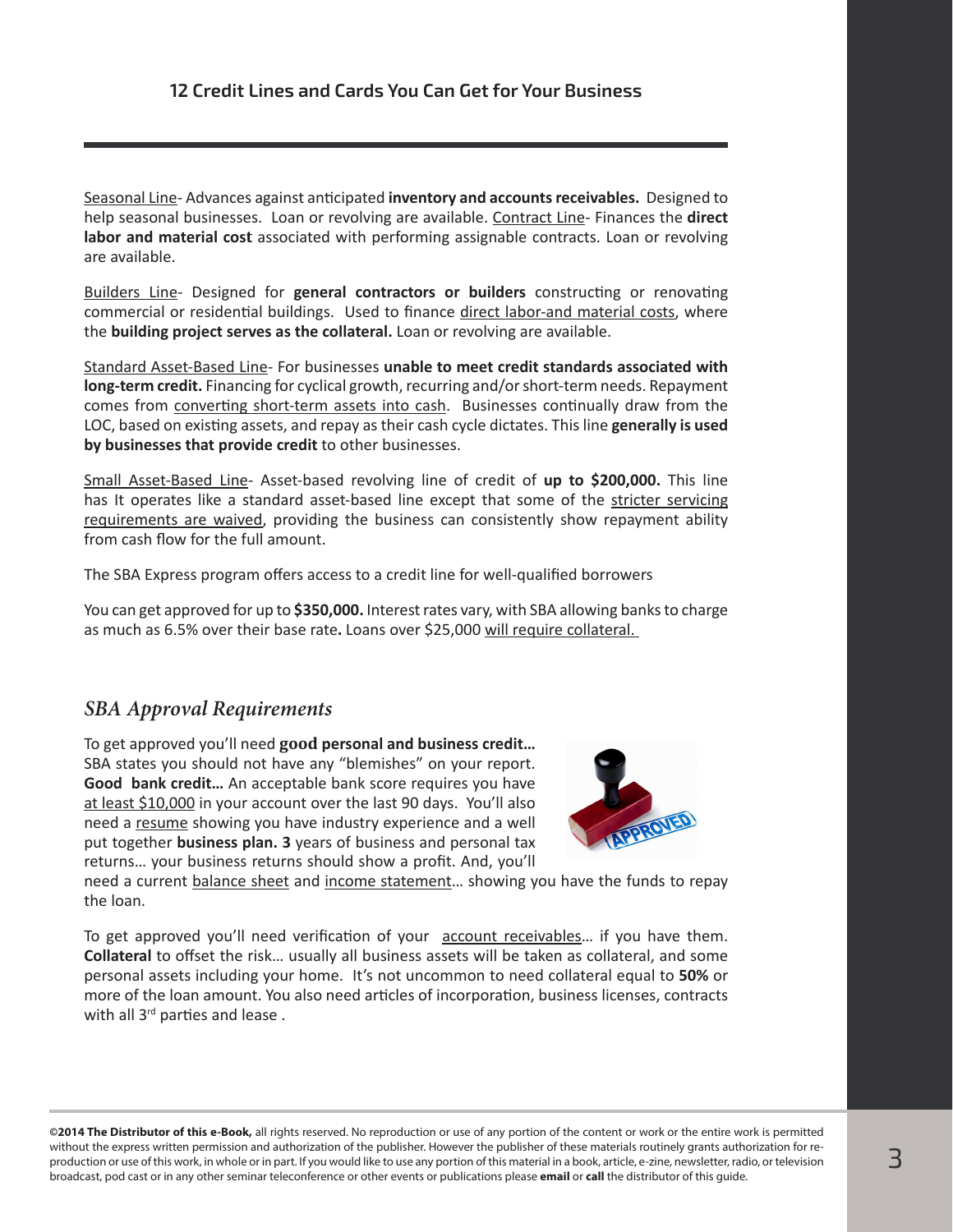#### **Private Investors and Alternative Lenders**

Private investors and alternative lenders also offer credit lines. These are **easier to qualify** for than conventional SBA loans. They also require much less documentation for approval.These alternative SBA credit lines usually require good personal credit for approval

Unlike with SBA, many of them **don't require good bank or business credit** approval. Almost all of these types of programs require 2-year's of tax returns. Tax returns **MUST show a profit.**  Rates can vary from **7%** or higher and loan amounts range from **\$25,000** into the millions. Loan amounts are typically based on the revenues and/or profits reflected on the tax returns. Sometimes lenders may want other financials including a P&L, balance sheets, and income statements.

**Merchant cash advances** have quickly become the most popular way to get financing, in large part due to the easy qualification process. Companies with **10k** in revenue can get approved, with the business owner having scores as low as 500. Some sources have now even started to offer credit lines that go with their loans. You will need to have at least **10k** in revenue for approval. You should be in business for at least one year, 3 years is preferred. Lenders often want to see a credit score of **650** or higher for approval.



Loan amounts are usually around **\$20,000.** Lenders often do pull your business credit, so you should have some credit already established and sometimes lenders will want to see tax returns. Rates vary based on risk for this program, and there aren't a lot of funding sources who offer it.

You can get financing regardless of personal credit if you have

some type of stocks or bonds. You can also get approved if you have someone wanting to use their stocks or bonds as collateral for your financing. **Personal credit quality doesn't matter** as there are no consumer credit requirements for approval. You can get approved for as much as **90%** of the value of your stocks or bonds. Rates are often less than 2%, making this one of the lowest rate credit lines you'll ever see. You can still earn interest as you normally do on your stocks and bonds.

Credit cards and lines are **very similar** each other

#### **Unsecured Cards up to \$150,000**

Credit cards usually offer **0%** intro rates for up to 2 years… very helpful for startups especially. Credit lines allow you to **take out more cash** at a much cheaper rate than do cards. These are the main two differences that will affect you between credit cards and credit line. Investopedia even says that *"lines of credit are potentially useful hybrids of credit cards"…*

Both cards and lines are **revolving credit.** Credit lines are harder to qualify for as card approvals are typically very fast, many times automated, while line require an in-depth underwriting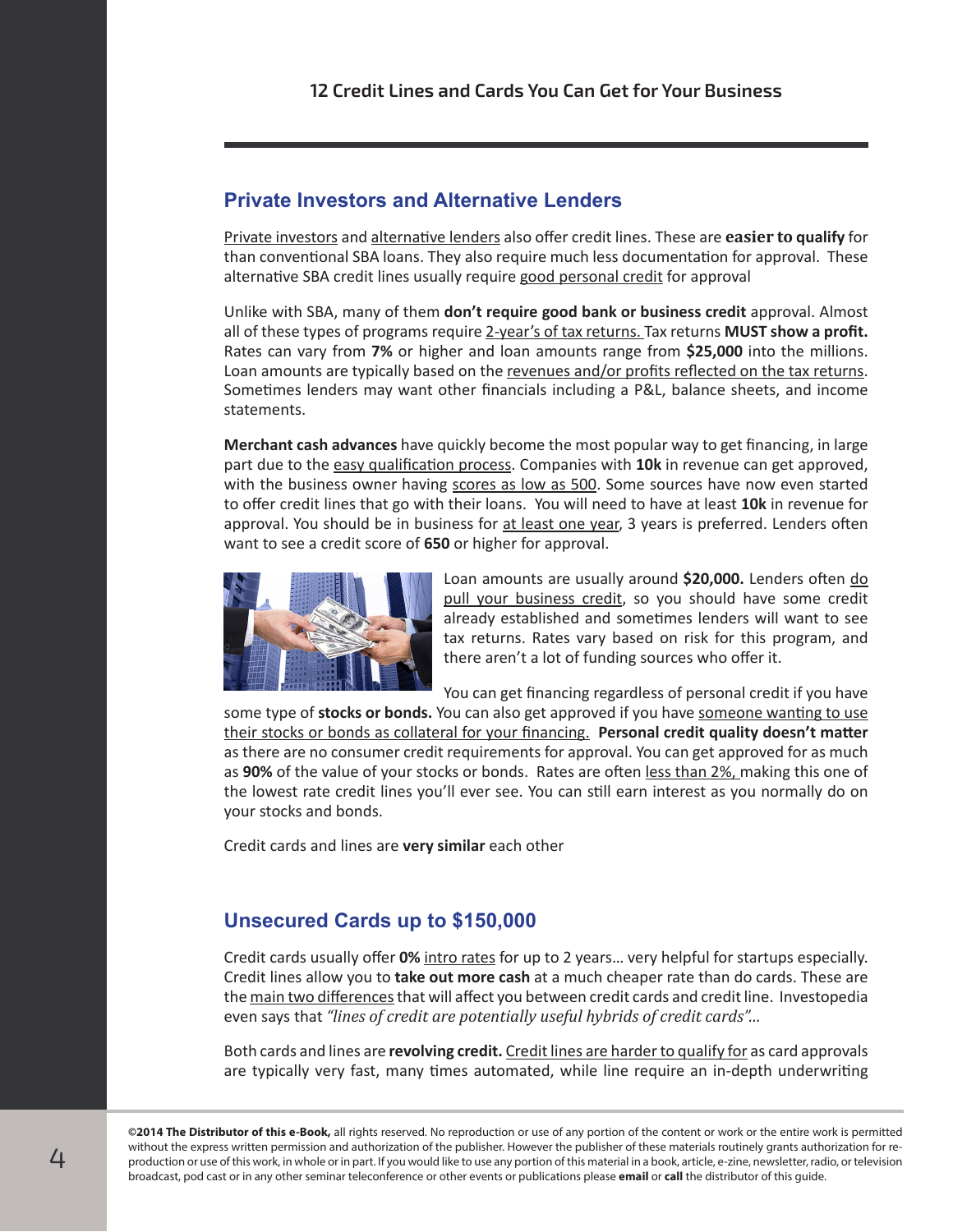review. Lines usually offer lower rates, according to Bankrate card rates average 13% while lines average 4%.

Most banks offer unsecured business credit cards

Most of them do report to the consumer credit reporting agencies. They all require a personal guarantee from you. You can get approved usually for **one card max** as they stop approving you when you have 2 or more inquiries on your report.

Most credit card companies offer business credit cards including Capital One, Chase, and Amex. These have rates similar to consumer rates and limits are also similar. Some report to the consumer reporting agencies, some report to the business bureaus. Approval requirements are similar to consumer credit card accounts.



Typically, when you apply for a credit card you put an **inquiry** on your consumer report. When other lenders see these, they won't approve you for more credit because they don't know how much other new credit you have recently obtain. So they'll only approve you if you have less than **2** inquiries on your report within the last **6** months… and more will get you declined.

With UBF, you work with a lender who specializes in securing business credit cards. This is a **VERY rare**, very little know about program that few lending sources offer.They can usually get you **3-5 times** the approvals that you can get on your own. This is because they know the sources to apply for, **the order to apply**, and can time their applications so the card issuers won't decline you for the other card inquiries. Individual approvals usually range from **\$2,000- 50,000.**

The result of their services is that you usually get up to 5 cards that mimic the credit limits of your highest limit accounts now. Multiple cards **create competition,** and this means you can get your limits raised typically within 6 months or less of your initial approval. Approvals can go up to **\$150,000** per entity such as a corporation. With UBF they actually get you 3-5 business credit cards that report only to the business credit reporting agencies. This is HUGE, something most lenders don't offer or advertise. Not only will you get money, but you build your business credit also so within 3-4 months, you can then use your newly established business credit to get even more money.

The lender can also get you low intro rates, typically **0%** for 6-18 months. You'll then pay normal rates after that, typically 5-21% APR with 20-25% APR for cash advances. And they'll also get you the best cards for points, meaning you get the **best rewards**. Just like with anything, there are HUGE benefits in working with a source who specializes in this area… the results will be much better than if you try to go at it alone.

 You must have excellent personal credit now, preferably 685 + scores… the same as with all business credit cards. You shouldn't have ANY derogatory credit reported to get approved, you must also have open revolving credit on your consumer reports now and you'll need to have **5** inquiries or less in the last **6** months reported.